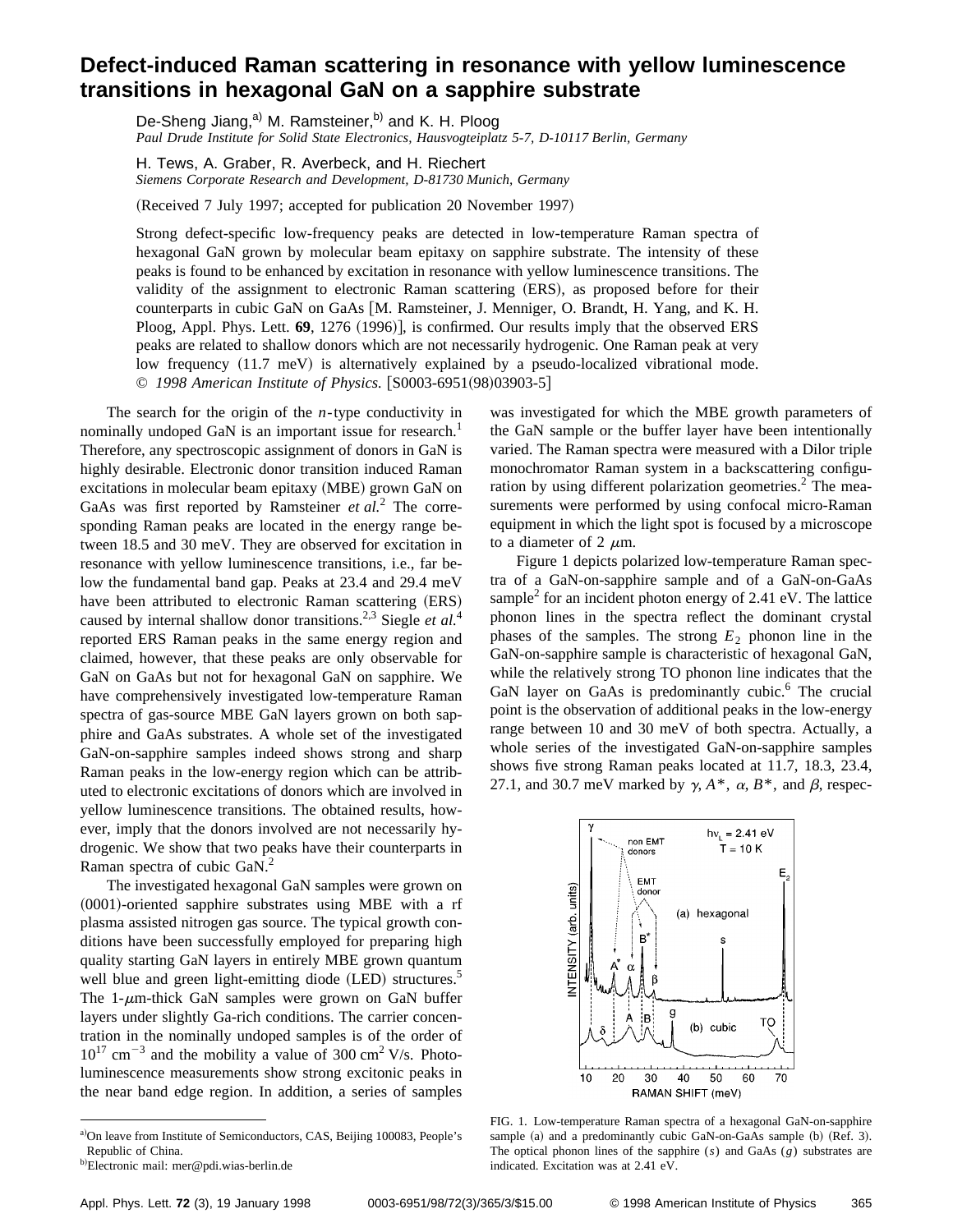

FIG. 2. Intensity of electronic Raman scattering (ERS) as a function of the incident photon energy for cubic (integrated intensity of peaks  $A$  and  $B$ ) (Ref. 2) and hexagonal GaN samples (integrated intensity of peaks  $\alpha$ ,  $A^*$ , and  $B^*$ ) as well as a spectrum of the yellow luminescence (PL) taken at 10 K.

tively (see Fig. 1). There peak  $\beta$  is split in some samples. All peaks are resonantly enhanced for excitation with green light and decreased in intensity for increasing temperature. The notation of peaks  $A^*$  and  $B^*$  follows Ref. 2 where these peaks, observed in Raman spectra of GaN on GaAs, were attributed to the contribution of hexagonal GaN crystallites. The detection of strong  $A^*$  and  $B^*$  peaks in the GaN layers grown on sapphire justifies the previous assignment to the hexagonal phase.<sup>2</sup> It is noticeable that for the GaN-onsapphire system the contamination with As can be neglected. Therefore, we exclude any connection of the low-energy peaks with GaAs as concluded in Ref. 4 where either N impurities in GaAs or As defects in GaN have been proposed as the origin of these peaks.

One striking feature of the low-energy Raman peaks is that their intensities are strongly dependent on the incident photon energy. Figure 2 shows the spectral dependence of their integrated intensity normalized to the  $E_2$  phonon line intensity for a GaN-on-sapphire sample. For comparison a typical yellow luminescence band is also displayed in Fig. 2. It is found that the maximum Raman scattering efficiency occurs at a photon energy of approximately 2.35 eV, i.e., far below the band gap of GaN but quite close to the peak energy of the yellow luminescence in GaN at nearly 2.1 eV. The observed resonance effect is similar to that observed in  $GaN$ -on-GaAs samples<sup>2</sup> and is attributed to yellow luminescence transitions between shallow donors and deep acceptors. It is important to note that such a resonance profile measurement is a sensitive way to get information about absorption transitions inside the band gap. In contrast, lowtemperature photoconductivity measurements of GaN layers often reveal only a changing slope of the spectral response in the energy range below the band edge of GaN, but no absorption peak.<sup>7</sup>

A careful inspection of Fig. 1 reveals that the frequencies of peaks  $\alpha$  and  $\beta$  are very close to those of peaks  $A$  and *B* in cubic GaN, which have been assigned to shallow donor electronic transitions in cubic GaN.<sup>2</sup> Peak  $\alpha$  almost coincides with peak *A* while the frequency of peak  $\beta$  is very close to but slightly higher than that of peak *B*. Their line shapes are asymmetric like those of peaks *A* and *B*. Theoretical calculations predict that between cubic and hexagonal GaN there is only a minor difference in the electronic structure and defect formation energies.<sup>8</sup> Therefore, it is reasonable to assume that peaks  $\alpha$  and  $\beta$  are the hexagonal counterparts of peaks *A* and *B* with the small differences in the peak positions caused by the different energy band parameters of the two GaN phases. Consequently, peaks  $\alpha$  and  $\beta$  can be attributed to  $1s-2s$  and  $1s-3s$  transitions of hydrogenic shallow donors with an ionization energy of 33 meV. This value agrees well with experimental values and with the estimate from the effective mass theory  $(EMT)$  for hexagonal GaN.<sup>9</sup>

The low-energy Raman peaks  $\gamma$ ,  $\alpha$ ,  $\beta$ ,  $A^*$ , and  $B^*$  observed in the GaN-on-sapphire system are most probably related to impurities since they are not observed in all samples of comparable quality. Strong low-energy Raman peaks have been observed only in the part of the investigated MBE grown GaN sample series having carrier concentrations in the order of  $10^{17}$  cm<sup>-3</sup>, which implies that the position of the Fermi level and hence the charge state of shallow donors is important for observing these peaks. A preliminary secondary ion mass spectroscopy (SIMS) analysis was performed for the GaN layers on sapphire. Comparing samples which show weak and strong low-energy Raman peaks, respectively, a higher content of residual Si is found for the latter. This result suggests that Si might be responsible for at least part of the observed Raman processes. Actually, different binding energies between 12 and 35 meV, obtained from Hall effect measurements, have been related to Si donors in hexagonal GaN.<sup>10,11</sup> However, a coincidental high O content in the samples with large Si concentrations cannot be excluded from our SIMS measurements. Furthermore, the concentration of the deep acceptors involved in the resonance scattering process<sup>2</sup> might be important for the observability of the low-energy Raman peaks. Therefore, further work is necessary to identify the chemical nature of the residual impurities.

The dependence of the Raman intensity of peaks  $\gamma$ ,  $A^*$ , and  $B^*$  on the incident photon energy is similar to that of peaks  $\alpha$  and  $\beta$  (see Fig. 2). As can be clearly seen in Fig. 3, the temperature dependence of the intensities of peaks  $\gamma$ ,  $A^*$ , and  $B^*$  is also similar to that of peaks  $\alpha$  and  $\beta$ . They decrease with increasing temperature and almost completely disappear close to room temperature. The relatively sharp peaks  $\gamma$ ,  $A^*$ , and  $B^*$  apparently have no counterpart in cubic GaN and are therefore specific for the hexagonal phase.<sup>2</sup> An interesting fact is that the intensity ratio between peak *A*\* and peak  $B^*$  is found to be nearly constant in all samples  $(close to 1:2)$ , although in general the relative intensities of the different peaks vary somewhat from sample to sample. A careful examination of peaks *A*\* and *B*\* observed in different GaN-on-GaAs samples<sup>2,4</sup> also reveals nearly the same intensity ratio. These two peaks were tentatively assigned to EMT type donor transitions in hexagonal GaN assuming a binding energy of approximately  $27 \text{ meV}^2$ . However, the consistency of the observed peak energies with those predicted by EMT is not as good as in the case of peaks  $\alpha$  and  $\beta$ , making it more likely that peaks  $A^*$  and  $B^*$  are due to